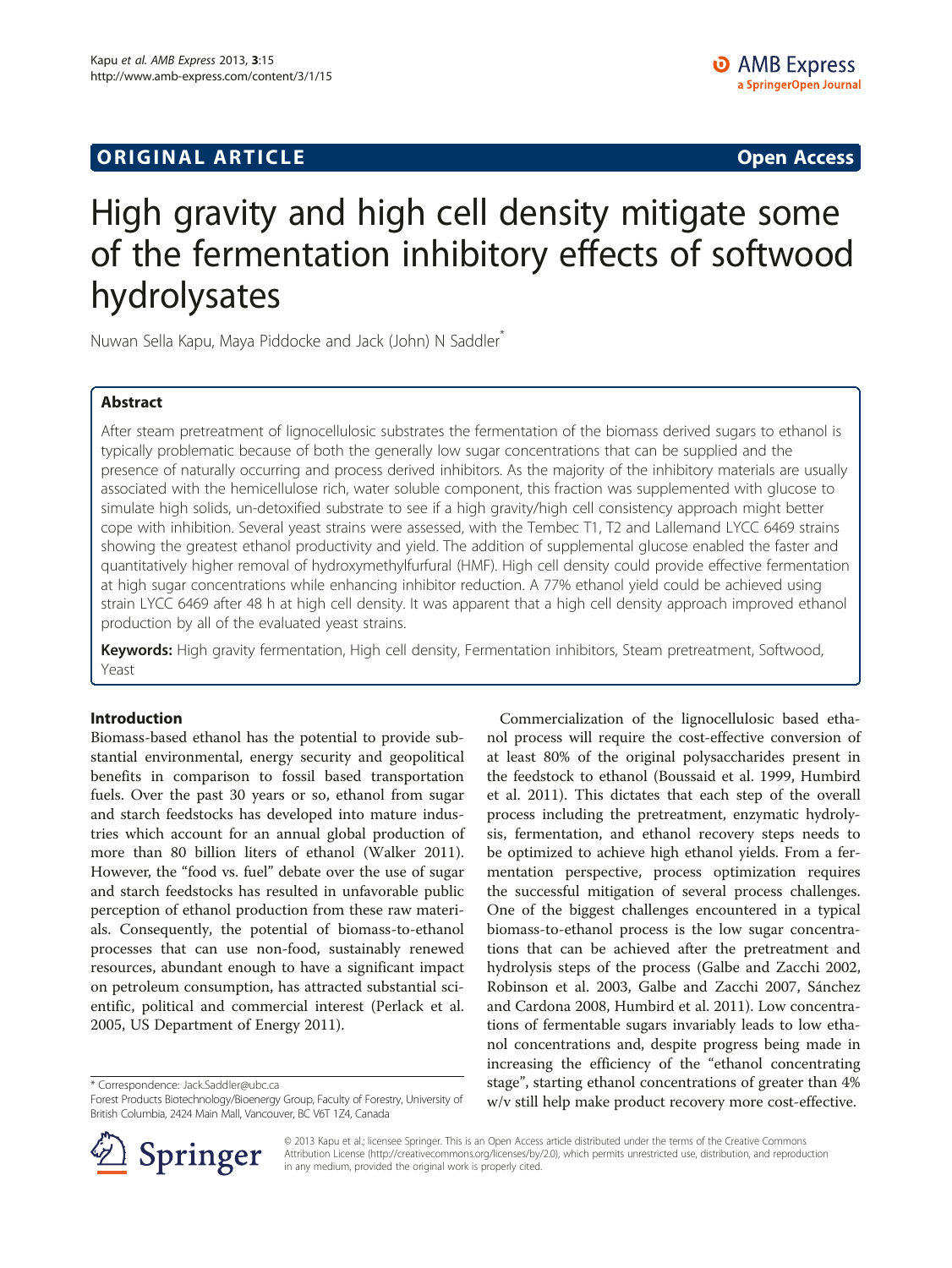A second challenge with trying to ferment biomass derived sugars is the presence and production of inhibitors which can cause the slowing or cessation of microbial cell growth, reduced ethanol productivity and low ethanol yield (Palmqvist and Hahn-Hägerdal [2000](#page-7-0), Klinke et al. [2004,](#page-7-0) Almeida et al. [2007,](#page-7-0) Almeida et al. [2011](#page-7-0)). Inhibitors can be broadly categorized into those compounds the plant produces itself to restrict microbial growth and process-derived compounds (Boussaid et al. [2001](#page-7-0), Liu [2010\)](#page-7-0). Natural inhibitors are produced by plants as a defense against pests and pathogens while the process-derived compounds are generated during the pretreatment, fractionation and hydrolysis steps of the biomass-to-ethanol process. Many pretreatment processes can lead to the formation of a range of inhibitory material including furans (furfural, 5-hydroxymethyl furfural- HMF), phenolics and organic acids (Almeida et al. [2007\)](#page-7-0). Furans are known to directly inhibit enzymes such as alcohol dehydrogenase, pyruvate dehydrogenase and hexokinase causing reduced ATP synthesis, and DNA damage has also been observed (Banerjee et al. [1981,](#page-7-0) Modig et al. [2002](#page-7-0), Almeida et al. [2009](#page-7-0), Liu [2011\)](#page-7-0). Phenolics can affect cell membrane integrity resulting in the disruption of sugar transport and cell growth (Heipieper et al. [1994,](#page-7-0) Pienkos and Zhang [2009](#page-8-0)) while aliphatic acids have been shown to inhibit cell growth through the increased ATP drain needed to maintain cellular pH (Zaldivar and Ingram [1999](#page-8-0), Almeida et al. [2007](#page-7-0)). High concentrations of ethanol, the product of fermentation itself, can affect cell membranes, cellular pH, and nutrient transport processes (Ingledew [2009](#page-7-0), Ma and Liu [2010,](#page-7-0) Walker [2011](#page-8-0)). Thus, to achieve good ethanol yields from softwood derived sugars it is important to both increase the concentration of available sugars and find ways to deal with the inhibitors that will inevitably be associated with biomass derived sugars.

One strategy that we (Robinson et al. [2003\)](#page-8-0) and other groups have used to increase the concentration of biomass derived sugars is to enzymatically hydrolyze and ferment whole slurries generated by pretreatment at high solids consistency. Such an approach, in addition to minimizing solid–liquid separation, enables the incorporation of the hemicellulose rich water soluble stream which can contain as much as one third of the sugars present in the original feedstock while enhancing the water use efficiency of the overall biomass-to-ethanol process. However, as mentioned earlier, hydrolysates generated by such a strategy are likely to provide a multi-stress environment with inhibitors and high sugar concentrations (high gravity) at the initial stages of fermentation and high ethanol concentrations at the latter stages. Consequently, fermentation conditions need to be optimized for efficient ethanol production under high gravity multi-stress conditions. While a number of studies have investigated the effects of model inhibitory compounds on fermentation in synthetic media (Palmqvist et al. [1999](#page-8-0), Taherzadeh et al. [2000,](#page-8-0) Keating et al. [2006](#page-7-0), Liu et al. [2004](#page-7-0)), only a few have looked at growth on industrially relevant lignocellulosic hydrolysates. While these earlier studies using model compounds proved to be very informative for a mechanistic understanding of inhibition, they provided little information on the likely synergistic interaction of the many inhibitory compounds that are prevalent in lignocellulosic hydrolysates.

In the work described here, a water soluble fraction (WSF) generated by steam pretreatment of Douglas-fir at high severity conditions was used to create a high gravity (high sugar concentration), multi-stress fermentation environment. The steam pretreatment of Douglas-fir, which is a softwood, results in a hemicellulose rich water soluble fraction (WSF) that is rich in hexoses with only small amounts of pentoses. Our objective was to establish a promising set of fermentation parameters for high gravity multi-stress fermentation of the hemicellulose rich water soluble fraction from steam treated Douglas-fir while developing a better understanding of the physiological/biochemical basis of yeast inhibitor tolerance. As will be detailed later, high cell density inoculations are needed if good ethanol productivity is to be achieved. Some yeast strains, especially those adapted to inhibitor-rich hydrolysates, were capable of both rapid conversion of furans and more efficient fermentation of the Douglas-fir WSF. High initial glucose concentrations also resulted in faster in situ detoxification of HMF. High cell density inoculation with minor supplemental nutrients could result in the successful high gravity multistress fermentation of softwood hydrolysates.

# Materials and methods

#### Pretreatment

Steam pretreatment of Douglas-fir wood chips was performed as described previously (Ewanick et al. [2007\)](#page-7-0). In brief, 75 g wood chips (by dry weight) were wetted overnight in 200 ml water in a plastic bag, at room temperature and subsequently impregnated with  $SO<sub>2</sub>$  at 5% (w/w), based on the dry matter content of the raw material. The amount of  $SO_2$  was determined by weighing the bag before and after the addition of the gas. After 2 hours at room temperature, the treated chips were steam pretreated at 205°C for 10 min (severity factor,  $log R_0 = 4.09$  in a 2-L StakeTech II steam gun (Stake Technology, Norval, Canada). After pretreatment, the water soluble fraction (WSF) was separated from the water insoluble fraction (WIF) by filtration. Monomeric and oligomeric sugar concentrations of the WSF were determined by HPLC following standard protocols (Ewanick et al. [2007](#page-7-0)).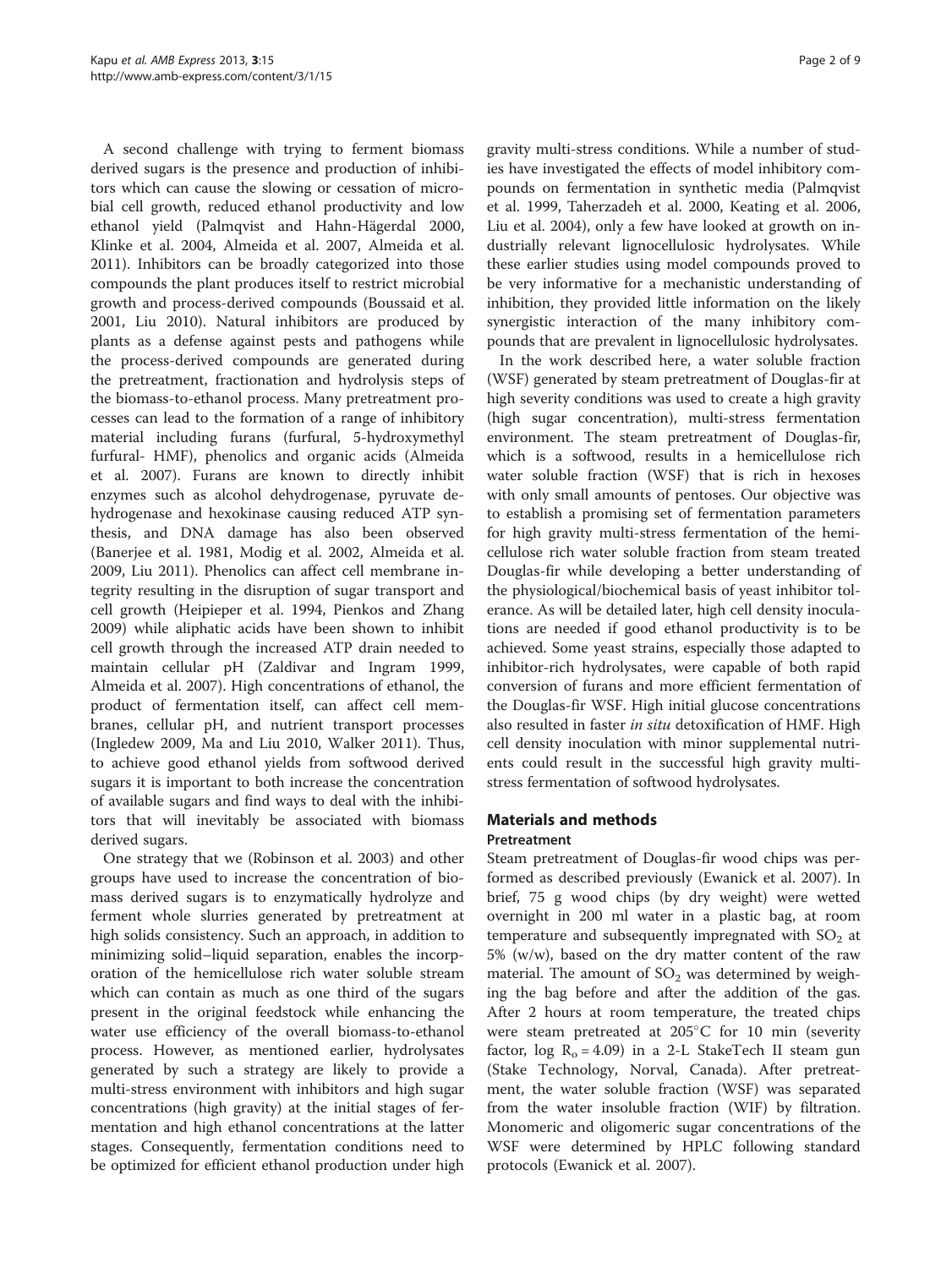## Saccharomyces cerevisiae strains and preculture conditions

Strains LYCC 6391, LYCC 6492, LYCC 6961 and LYCC 6469 were provided by Lallemand, Inc. (Quebec, Canada). Tembec T1 and T2 strains of S. cerevisiae were obtained from Tembec Inc., (Temiscaming, Quebec, Canada). All strains were maintained on YPD agar plates containing 10 g/l yeast extract, 20 g/l peptone, 20 g/l glucose and 18 g/l agar at  $4^{\circ}$ C. For the precultures, yeast from a stock culture was propagated on YPD plates at  $30^{\circ}$ C for two days. A single yeast colony was transferred to 5 ml of YPD media in a sterile 50 ml Falcon tube and incubated overnight at  $30^{\circ}$ C in a rotary shaker at 150 rpm. About 1 ml of the preculture was subsequently transferred to a shake flask with 800 mL of YPD media and incubated until an OD of  $\approx 0.8$  was reached. The cells were harvested by centrifugation at 5000 rpm at  $\sim$ 21°C. Pellets were washed three times with sterile deionized water and re-suspended in sterile deionized water for use in fermentation trials.

#### Fermentation

The pH of the Douglas-fir steam pretreatment WSF was adjusted to 5.5 with NaOH. Hereafter this is referred to as the original WSF (O-WSF). To create high gravity conditions, glucose was added to the O-WSF so that the final total monomeric sugar concentration (all five wood sugars) was 220  $g/l$ . This is referred to as the glucose-added WSF (G-WSF). The fermentation trials were performed in 30 ml septic bottles with butyl-PFTE seals, with a working volume of 5 ml. Low and high cell density inoculations were conducted at  $6 \times 10^6$  cells/ml (OD<sub>600</sub> ~ 0.5) and 150 × 10<sup>6</sup> cells/ml  $(OD_{600} \sim 13)$ , respectively. Reaction bottles were incubated in an orbital shaker for 48 hours at  $30^{\circ}$ C and 150 rpm. During the course of fermentation, 400 μl samples were taken at 0, 4, 8, 12, 24 and 48 h. The samples were centrifuged at 5 000 rpm for 5 min and the supernatant was stored at -20°C for further analysis. Prior to chemical analyses, all samples were filtered through 0.45 μm nylon filters.

### HPLC analysis

Sugars were measured on a Dionex (Sunnyvale, CA) HPLC (ICS-3000) equipped with an anion exchange column (Dionex CarboPac PA1). All sugars were detected via pulsed amperometry across a gold electrode with the use of deionized water at 1 mL/min as an eluent together with post-column addition of 200 mM NaOH. External standards of arabinose, galactose, glucose, xylose and mannose were used at six different levels to develop calibration curves for quantification of the sugar concentrations. Fucose was used as an internal standard.

#### Determination of inhibitors

Furfural and 5-hydroxymethyl furfural were determined using HPLC (ICS-500) fitted with an AS3500 autosampler, a UV detector and a GP40 gradient pump. The compounds were separated on an Aminex HPX-87H column (Biorad, Hercules, CA) at a temperature of  $50^{\circ}$ C using 5 mM  $H<sub>2</sub>SO<sub>4</sub>$  at 0.6 ml/min as the eluent, and detected by UV absorbance. The concentration of total phenolics in the WSF was determined using the Folin-Ciocalteu reagent (Sigma) (Singleton and Rossi [1965](#page-8-0), Robinson [2003\)](#page-8-0). For each sample 40 μl were diluted up to 1 ml with nanopure water. To 100 μl of diluted sample, 250 μl of Folin-Ciocalteau reagent were added. After 5 min, the reaction was stopped by the addition of 750 μl of 20% (w/v)  $Na<sub>2</sub>CO<sub>3</sub>$  and the final volume was brought up to 5 ml with nanopure water. The reaction mixtures were incubated for 2 hours at  $22^{\circ}$ C with constant mixing on a magnetic stir-plate. The absorbance of each reaction was measured spectrophotometrically at 760 nm. Vanilin was used as an external standard at six levels. Reactions were done in duplicate and the average value was reported.

#### GC-FID

Ethanol quantification was done by gas chromatography on a 5890 Series II chromatograph with a 6890 autoinjector with a splitless injector system and a flame ionisation detector (Hewlett Packard, Palo Alto, CA). Helium was used as the carrier gas (20 ml/min) for injection into a HP-Innowax analytical column (15 m $\times$ 0.53 mm). In brief, the temperatures of the injection unit and flame ionization detector (FID) were set at  $175^{\circ}$ C and  $250^{\circ}$ C, respectively. The oven was heated to  $45^{\circ}$ C for 2.5 minutes and the temperature was raised to 110°C at a rate of 20°C/min and later held at  $110^{\circ}$ C for 2 minutes. Standards and samples were supplemented with 1-butanol as the internal standard.

### Results

As detailed in the Materials and Methods section, the water soluble fraction (WSF) obtained after acid catalysed steam pretreatment of Douglas-fir wood chips was rich in hemicellulose derived sugars with a final sugar concentration of 17.9 g/l glucose, 9.4 g/l mannose, 2.3 g/l galactose, 2.1 g/l xylose and 1.0 g/l arabinose detected. There were also low concentrations of HMF (2.4 g/l) and furfural (0.5 g/l) detected even though the severity of pretreatment was chosen to minimise sugar degradation while maximising hemicellulose solubilisation and sugar recovery in a monomeric form. The WSF also contained 3.0 g/l acetic acid and 1.7 g/l total soluble phenolics. These concentrations are in agreement with the sugar and inhibitor concentrations typically found in the WSF after steam treatment of softwoods (Almeida et al. [2007](#page-7-0), Ewanick et al. [2007](#page-7-0), Kumar et al. [2010](#page-7-0)).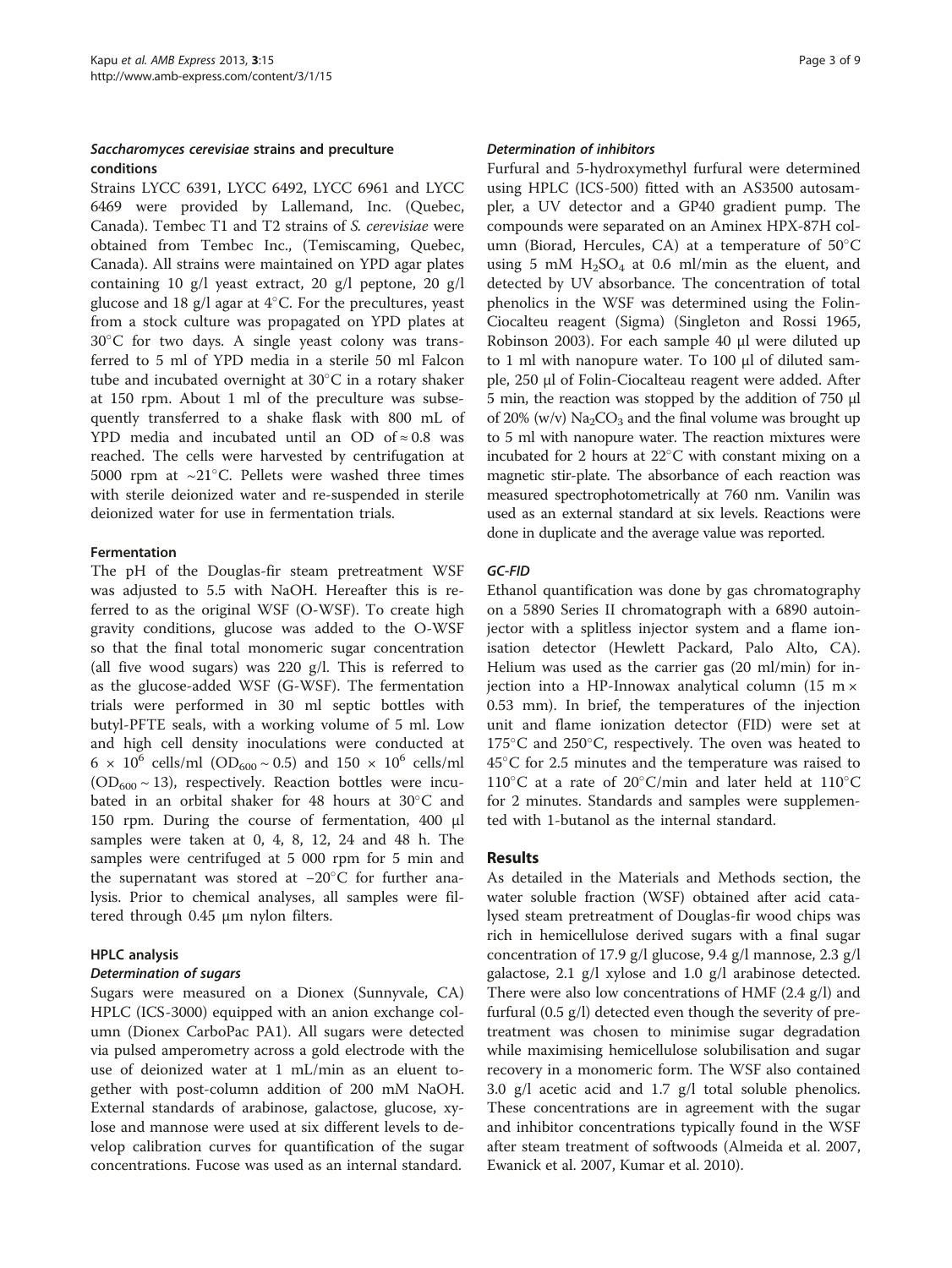#### <span id="page-3-0"></span>Fermentation of the WSF obtained after steam treatment of Douglas-fir

When inoculated with a relatively low cell density of 6  $\times$  $10^6$  cells/ml, none of the tested *S. cerevisiae* strains produced appreciable amounts of ethanol when grown on the original WSF (O-WSF) with no glucose supplementation (Figure 1A). However, when a high cell density of  $150 \times 10^6$  cells/ml was used, most strains resulted in >70% ethanol yield after 48 h, with the Lallemand LYCC 6469 and Tembec T1 stains resulting in a ~98% yield (percent ethanol yields were calculated based on total available monomeric hexoses assuming a maximum yield of 0.51 g ethanol per gram of hexose). These two strains consumed all of the glucose and mannose after 8 h and 4 h, respectively (Figure 1C, only data for LYCC 6469 are shown). However, with the other strains, such as LYCC 6391, substantial amounts of all monomeric sugars (50-100%) remained, even after 48 h of incubation (data not shown).

When glucose was added to the WSF, low cell density fermentations were unsuccessful. In this case, strain LYCC 6469 when added at a high cell density performed the best, resulting in a 65% ethanol yield (based on total available monomeric hexose) after 48 h (Figure 1B and D). However, this represented a 34% decrease in ethanol yield when compared to the WSF without supplemental glucose addition (Figure 1C) although, due to the addition of the glucose, a final concentration of  $\sim$ 72 g/l ethanol could be achieved. The Tembec T1 and T2 strains showed comparable ethanol concentrations of  $\sim 62$  g/l ethanol with an approximately 50% yield. The highest volumetric productivity

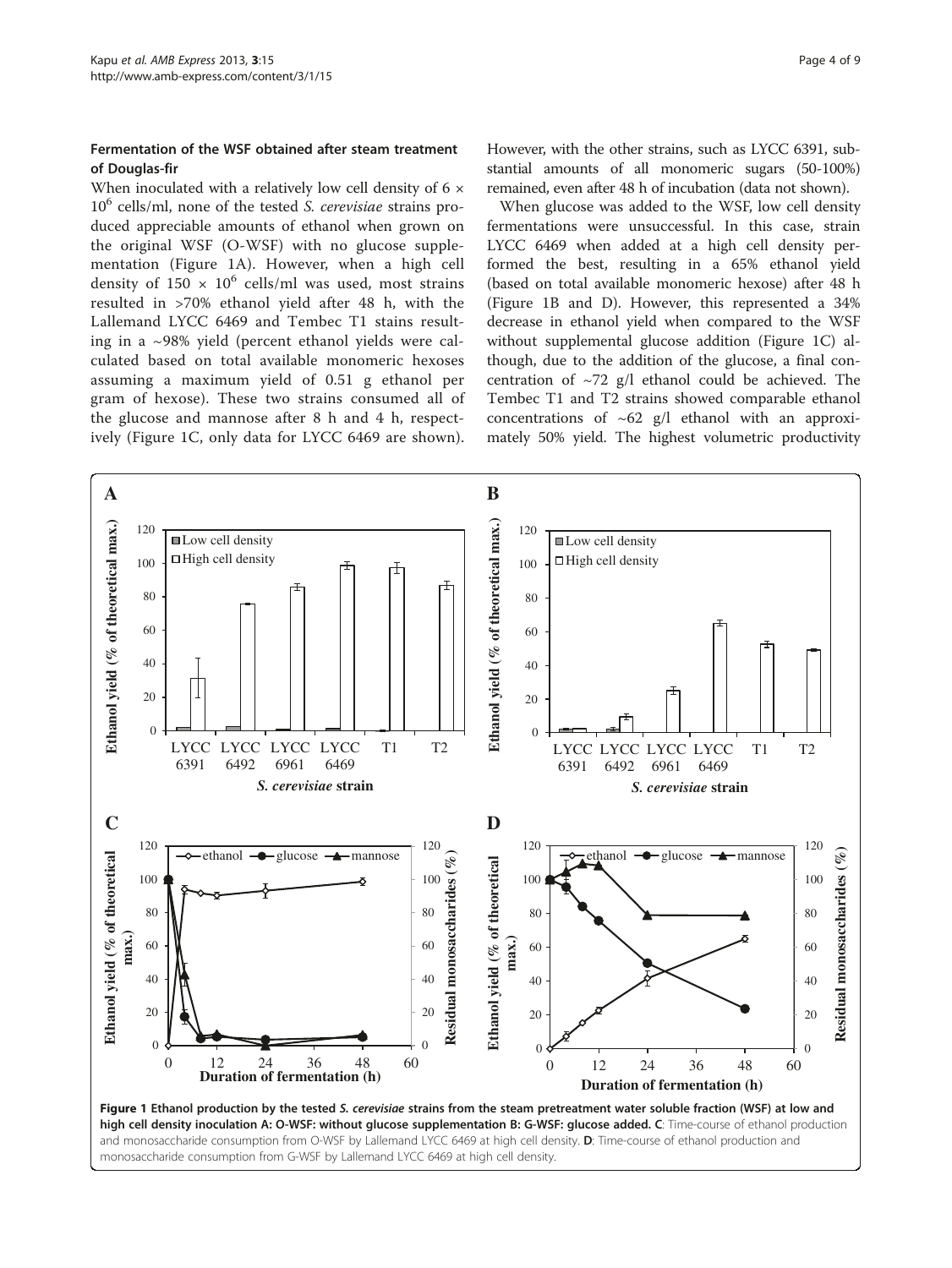values ( $Q_{EtOH}$  (0–4 h), 1–2 g/l/h) were achieved with the Tembec and LYCC 6469 strains. Under the multistress conditions of high gravity fermentations, none of the hexoses were completely consumed by any of the yeast strains. The LYCC 6469 strain utilized about 75% and 25% of available glucose and mannose, respectively (Figure [1D](#page-3-0)), while the Tembec T1 and T2 reached  $~1$  ~65% glucose and ~45% mannose utilization. Galactose was barely metabolized by any of the evaluated strains (data not shown).

It was apparent that, under high gravity multi-stress conditions, all of the yeasts struggled to attain efficient ethanol production and that supplemental nutrients might be required if ethanol yields of >80% are to be achieved. When a cocktail of 0.5 g/l  $NH_4H_2PO_4$ , 0.025  $g/l$  MgSO<sub>4</sub>.7H<sub>2</sub>O, and 1.0  $g/l$  yeast extract was added to the glucose supplemented WSF (G-WSF) a  $\sim$ 25% increase in yeast growth rate (Additional file [1:](#page-7-0) Figure S1) and an increased ethanol yield of 77%, based on the available hexoses, were obtained after growth of the LYCC 6469 strain at high cell density.

## In situ detoxification of fermentation inhibitors in the Douglas-fir WSF

In previous work, we observed (Liu, [2010\)](#page-7-0) that moderate levels of glucose (100 g/l) improved the fermentability of softwood hydrolysates. To try to better understand the physiological basis of this phenomenon, furan metabolism by different strains under high gravity and low gravity (low sugar) conditions was next investigated. Data shown in Figures [1B](#page-3-0) and 2 clearly demonstrate an association between HMF disappearance and strain performance. The tested strains could be broadly categorized into three groups based on ethanol production from high gravity fermentation of the Douglas-fir WSF. The

best performers included LYCC 6469 and Tembec T1 and T2, while the poorest comprised LYCC 6391 and LYCC 6492. The performance of LYCC 6961 was moderate in comparison (Figure [1](#page-3-0)B). At high cell density, more than 98% of the HMF in the glucose supplemented WSF had been metabolised by LYCC 6469 after 24 h. However, without added glucose, there was only a 62% reduction in HMF after 48 h, i.e. glucose supplementation enabled a 2-fold increase (during the first 12 h of fermentation) in the rate of HMF degradation (Figure 2). Comparable results were obtained with Tembec T1 and T2 (data not shown). LYCC 6961 converted 74% of HMF in the glucose supplemented WSF compared to 37% in the original WSF (Additional file [2:](#page-7-0) Figure S2). The poorest ethanol producers, LYCC 6391 and LYCC 6492 consumed only 35% of the HMF after 48 h growth in the WSF, either with or without glucose supplementation. At low cell densities, there was very little change in the HMF concentration after 48 h with only a few strains, including T1 and T2, resulting in a 6-7% decrease in the HMF concentration. This seemed to indicate that those strains that were better able to reduce HMF were also able to achieve higher ethanol yields at higher productivity. In addition, these superior strains demonstrated better HMF reduction rates when supplemental glucose was added.

In contrast to the trends observed with HMF metabolism, all of the strains except LYCC 6391, at high cell density, converted 97-100% furfural from glucose supplemented and un-supplemented WSFs within 24 h (Figure [3](#page-5-0)). Even at low cell density, Tembec T1 and T2 could reduce the furfural concentration by 15-30% after 48 h of fermentation from the original and glucoseadded WSFs. Added glucose did not result in any faster removal of furfural from the Douglas-fir derived WSF.

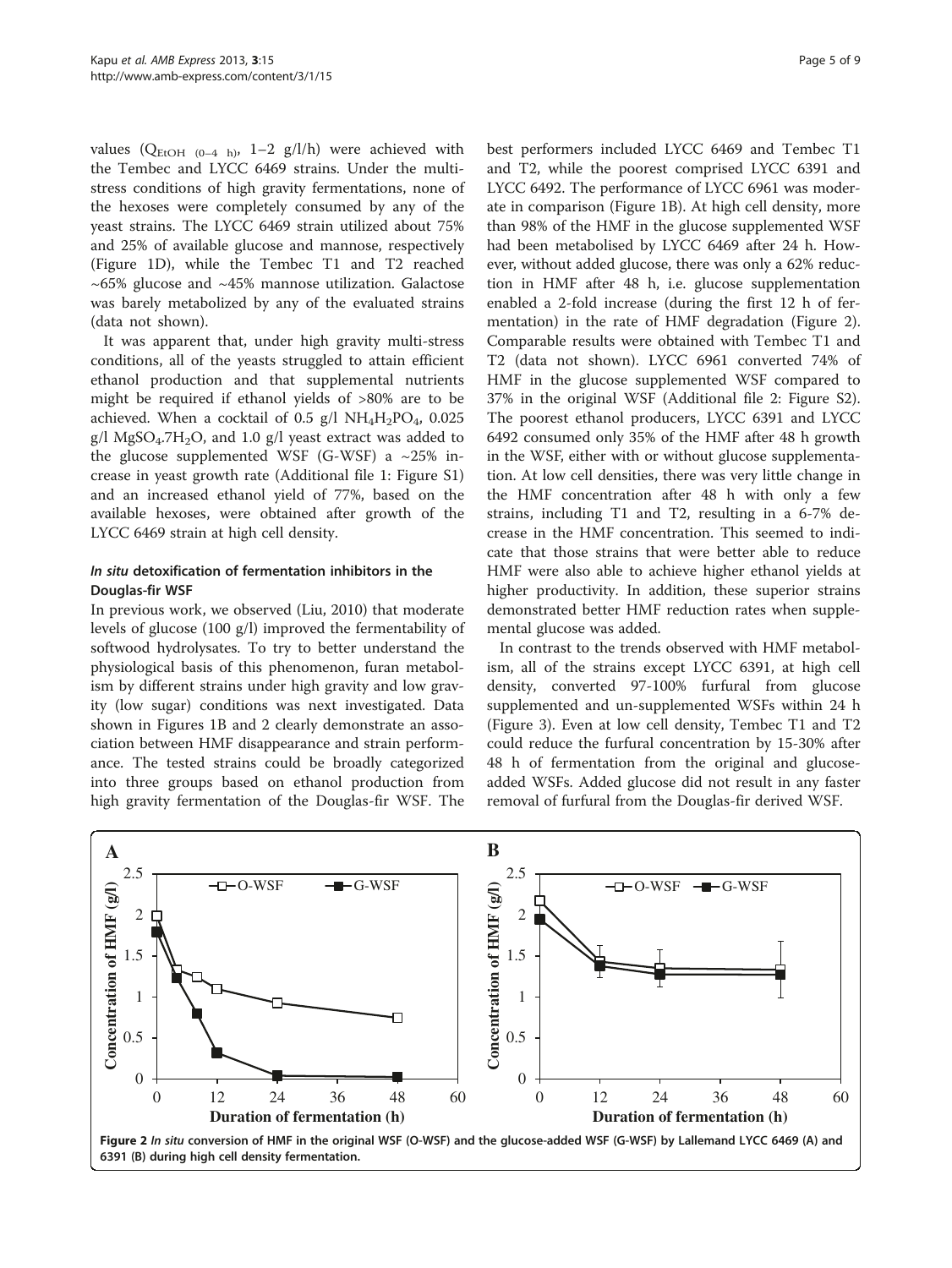

<span id="page-5-0"></span>

It was clear that high cell density inoculations led to an almost immediate decrease in the furfural concentration (Figure 4). When the concentrations of furfural in the samples collected immediately after mixing yeast with the WSF were assessed, Tembec T1, T2, LYCC 6469 and LYCC 6961 strains at high cell density resulted in 30-34% reduction in furfural concentration of the glucose-added WSF (G-WSF). Use of the high cell density incubation approach with strains LYCC 6391 and LYCC 6492 resulted in a 10-13% reduction in the furfural found in the G-WSF. These observations cannot be attributed to volume changes because water was used to compensate for differences in low and high cell density inoculations. In the case of HMF, high cell density inoculations only resulted in small  $(-6%)$  reductions in the initial concentrations (data not shown).

### **Discussion**

For biomass derived ethanol to ever compete with traditional sugar or starch based commercial processes it would be extremely beneficial if an ethanol titer of at least 4% (w/v) with >80% yield could be achieved. One

promising strategy to try to realize these goals is to process pretreated biomass slurries (combining the hemicellulose and cellulose derived sugars of the biomass feedstock) at high solid consistencies (i.e. high sugar concentrations). However, process parameters that incorporate ways to provide good ethanol production under conditions of high sugar, high inhibitors, high ethanol and low additional nutrient concentrations first need to be established. In earlier work (Schwald et al. [1988](#page-8-0), Kumar et al. [2010](#page-7-0)) it was shown that optimised steam pretreatment conditions not only "opened-up" the cellulosic component of biomass substrates so that enzymatic hydrolysis could be enhanced, under the proper conditions it also provided the recovery of most of the hemicellulose sugars in the water soluble fraction (WSF). However, the hemicellulose rich water soluble fraction also contained most of the inhibitory material, both naturally occurring and process derived, that any fermentative organism would have to deal with (Robinson et al. [2003](#page-8-0), Almeida et al. [2007\)](#page-7-0). As noted in earlier work (Robinson et al., [2003](#page-8-0)) it is technically very difficult to produce biomass derived sugar at the high,  $\geq 200$  g/l, concentrations typically used in commercial sugar- and starch-based ethanol processes (Bai et al., [2008,](#page-7-0) Ingledew [2009](#page-7-0), Walker [2011](#page-8-0)), primarily because of the high solid (pulp) consistencies (~40% w/w) that would be required. The few studies that have reported sugar concentrations in excess of 200 g/l used delignified lignocellulosic substrates and high doses of cellulolytic enzymes (Yang et al. [2010](#page-8-0), Zhang et al. [2009\)](#page-8-0). Therefore, to try and at least simulate high gravity (high sugar) concentrations in the presence of most of the anticipated inhibitory materials, supplemental glucose was added to the hemicellulose rich water soluble stream obtained after steam pretreatment of Douglas-fir wood chips. As described earlier we investigated three process parameters pertinent to the high gravity fermentation of the sugar present in glucose

![](_page_5_Figure_7.jpeg)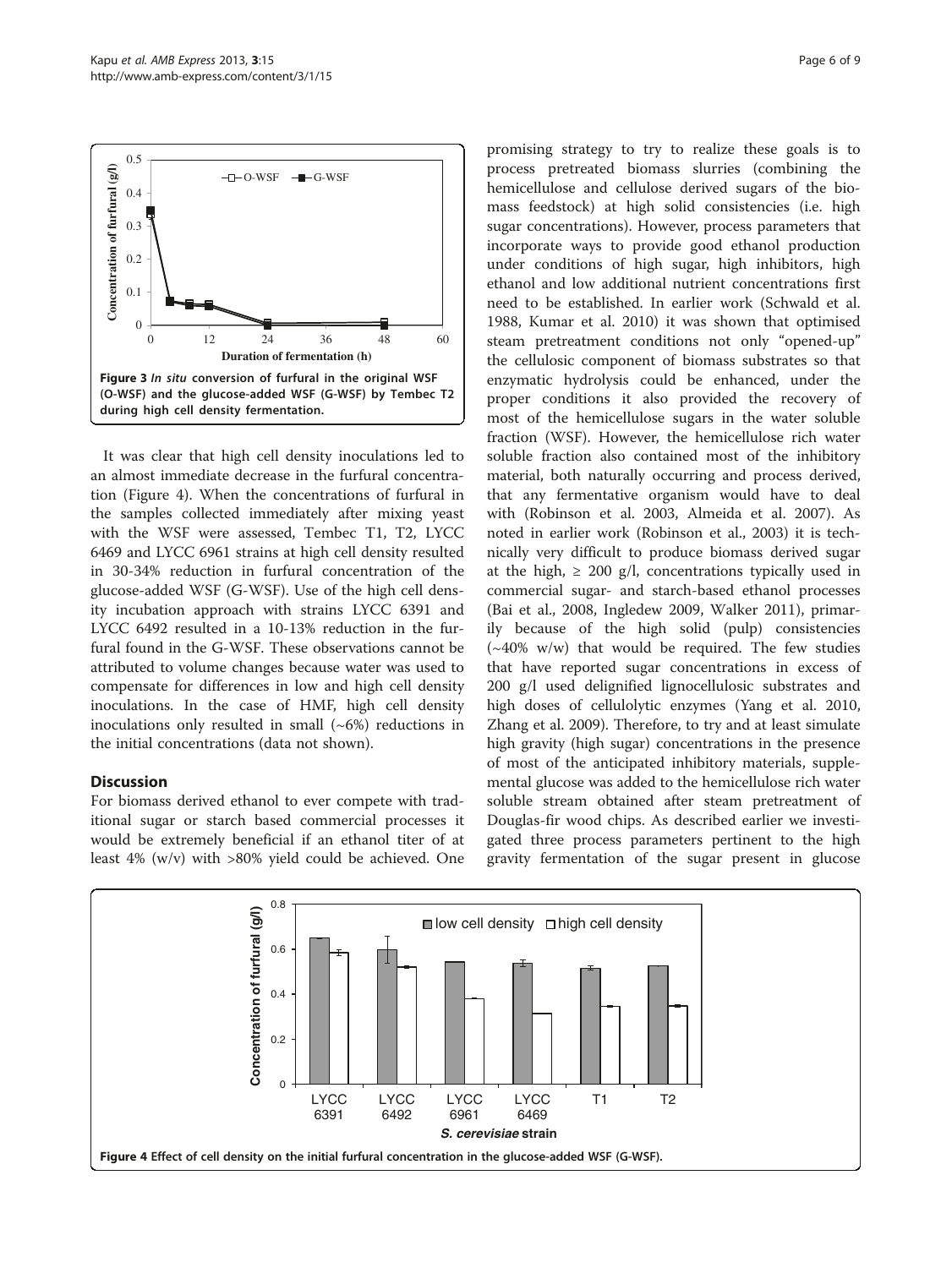supplemented or unsupplemented steam pretreated water soluble fractions. These included the nature of the yeast strain used, the inoculation cell density and the requirement for any additional nutrients.

The strains Lallemand LYCC 6469, Tembec T1, and T2 were best able to ferment the wood derived sugars. The Tembec T1 and T2 strains are natural isolates from spent sulfite liquor (SSL) which is the residual liquid stream obtained after the ammonium bisulfite digestion of wood (Boussaid et al. [2001,](#page-7-0) Helle et al. [2003](#page-7-0)). In addition to its high osmotic strength, SSL is rich in numerous fermentation inhibitors including acetic acid, furfural, HMF, lignosulfonates, and sulfate (Helle et al. [2004](#page-7-0)). Through long-term exposure to SSL, the T1 and T2 strains have been adapted for survival and ethanol production under adverse environmental conditions. Our earlier work had shown that the T1 and T2 strains could ferment most of the sugars present in softwood hydrolysates (Liu [2010](#page-7-0)) while other SSL-adapted strains of S. cerevisiae (TMB3000 and USM21) have also been shown to be better able to ferment lignocellulosic hydrolysates to ethanol (Laadan et al. [2008,](#page-7-0) Nilsson et al. [2005\)](#page-7-0).

However, when using a low cell density inoculation, even the more robust yeast strains did not grow or ferment the sugars well. In contrast, as has been shown by other workers, (Chung and Lee [1985](#page-7-0), Boyer et al. [1992](#page-7-0), Palmqvist et al. [1998](#page-7-0)) high cell density inoculations resulted in a significant and sometimes rapid reduction in some of the recognized fermentation inhibitors. Another beneficial effect is that high cell concentrations tend to down-regulate yeast cell growth, resulting in reduced carbon drain for growth. As a consequence, more carbon can be used for ethanol production (Melzoch et al. [1991,](#page-7-0) Palmqvist et al. [1998](#page-7-0)) while a higher cell density, due to the increased number of "working cells", enables higher volumetric ethanol productivity (Borzani et al., [1993](#page-7-0), Navaro [1994](#page-7-0), Palmqvist et al. [1998,](#page-7-0) Cardona and Sanchez [2008](#page-7-0), Walker [2011\)](#page-8-0). In related work, continuous fermentation using spruce enzymatic hydrolysate showed 4.6 times higher productivity values under high cell density conditions (Palmqvist et al. [1998](#page-7-0)). Similarly, when the hydrolysate from steam pretreated sweet sorghum bagasse was fermented, increasing the cell density from 1 g/l to 3 g/l led to a >3-fold increase in productivity (Shen et al. [2012](#page-8-0)). Productivity improvements have also been reported when using molasses and sugarcane bagasse hydrolysate (Palmqvist et al. [1998,](#page-7-0) Canilha et al., [2010](#page-7-0), Canihla et al., [2012](#page-7-0), Nofemele et al., [2012\)](#page-7-0).

The work reported here confirmed the earlier observation by Liu [\(2010\)](#page-7-0) that glucose supplementation improved the fermentability of the sugars present in the water soluble fractions of steam pretreated softwoods. It has been suggested that, in the presence of high glucose

concentrations, ATP can be more readily regenerated to meet the increased maintenance energy demand under inhibitor stress (Helle and Duff [2004](#page-7-0)). Transcriptome analyses indicated that HMF tolerant S. cerevisiae strains reprogram metabolic pathways to maintain energy metabolism and redox balance by creating a short cut to the TCA cycle to enhance ATP and NADPH synthesis. As a result, glycolysis is repressed and glucose metabolism is rewired to continue through the pentose phosphate pathway, the main route to NADPH regeneration in yeast (Ma and Liu [2010](#page-7-0), Liu [2011](#page-7-0)). NADPH is necessary for the reduction of HMF into HMF alcohol, while ATP is possibly used, among other processes, for pumping toxic products generated by inhibitor damage out of the cells (Liu [2011](#page-7-0)). It is also possible that the beneficial glucose effect on HMF removal may be an indirect result of changes in gene expression in response to osmotic stress caused by high sugar. Certain stress factors are known to cause changes in expression that enable tolerance to other unrelated stresses (Liu [2011](#page-7-0)). In the case of the high gravity multi-stress fermentations studied here, the relatively high sugar concentrations used might have induced further expression of the reductases capable of detoxifying HMF.

As well as looking at the influence of high sugar concentrations and inhibitors on the fermentation of wood derived sugars, supplementation of nutrients cocktail, containing 0.5 g/l NH<sub>4</sub>H<sub>2</sub>PO<sub>4</sub>, 0.025 g/l MgSO<sub>4</sub>.7H<sub>2</sub>O, and 1.0 g/l yeast extract could significantly improve the ethanol yields of the sugar supplemented water soluble fraction (WSF). Lignocellulosic hydrolysates generally lack some of the key nutrients that are needed for optimal yeast growth and stress tolerance. Other workers have successfully used this cocktail to enhance yeast growth and ethanol production when grown on the sugars present in un-detoxified softwood slurries (Rudolf et al. [2007,](#page-8-0) Bertilsson et al. [2009](#page-7-0), Olofsson et al. [2010\)](#page-7-0).

In conclusion, several important process parameters were better defined to help achieve effective high gravity fermentation of softwood derived wood sugars. When the Lallemand LYCC 6469, Tembec T1, and T2 yeast strains were used at a high cell density of at least  $150 \times$ 10<sup>6</sup> cells/ml both the furfural and HMF present in the glucose supplemented, hemicellulose rich water soluble fraction were quickly removed. An ethanol yield of 77% could be achieved after 48 h when strain LYCC 6469 was grown at high cell density with nutrient supplementation. As the water soluble fraction of steam pretreated biomass is known to contain most of the inhibitory material present in the original and processed biomass, it is likely that a similar approach of using inhibitor adapted yeast at high cell density can be effectively used to ferment high consistency slurries of softwood derived cellulose and hemicellulose sugars.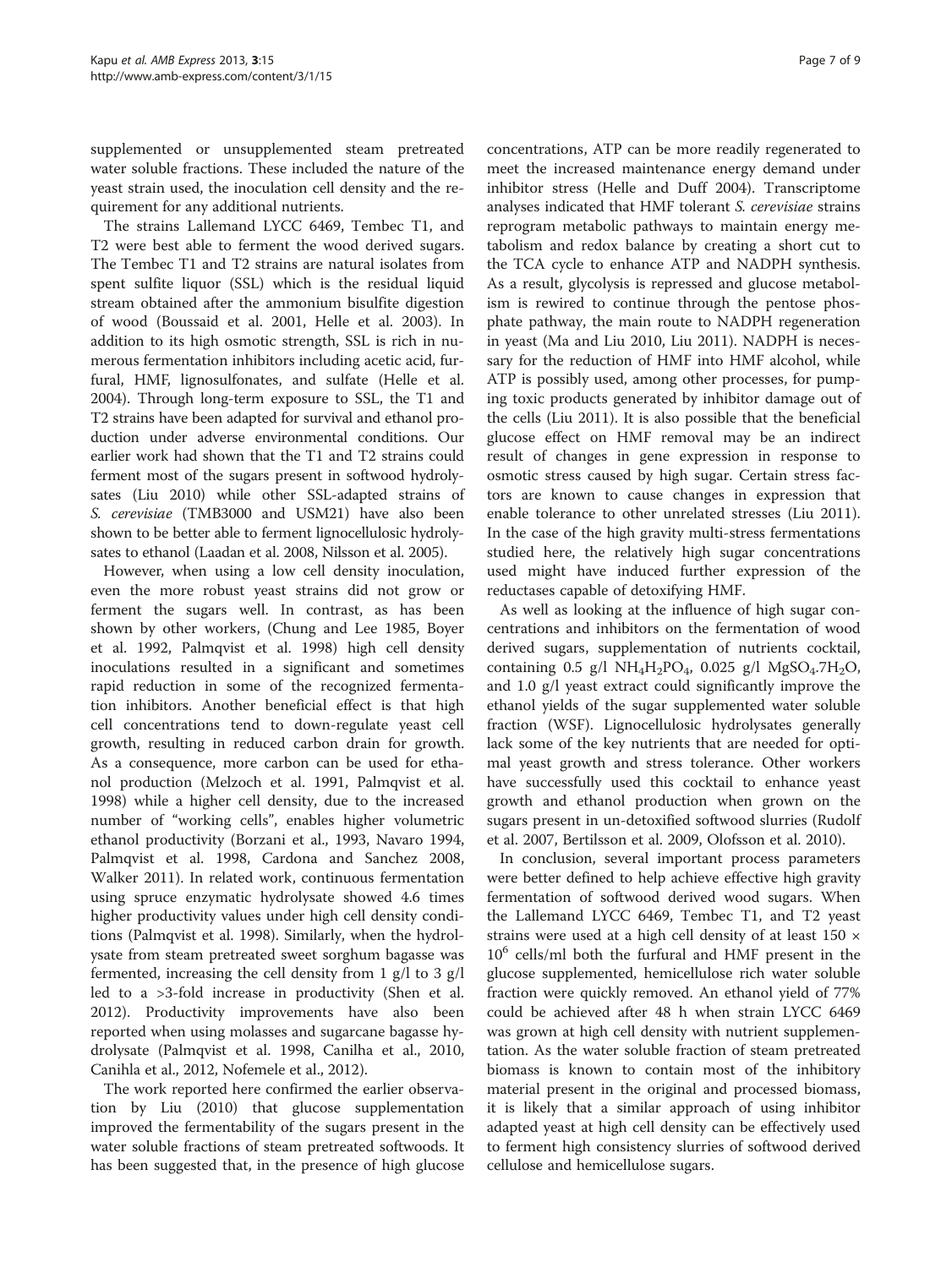# <span id="page-7-0"></span>Additional files

[Additional file 1: Figure S1.](http://www.biomedcentral.com/content/supplementary/2191-0855-3-15-S1.doc) Effect of nutrient supplementation on the growth of Lallemand LYCC 6469 during high cell density fermentations of the glucose-supplemented water soluble fraction (G-WSF).

[Additional file 2: Figure S2.](http://www.biomedcentral.com/content/supplementary/2191-0855-3-15-S2.doc) In situ conversion of HMF in the original (O-WSF) and the glucose-added water soluble fraction (G-WSF) by Lallemand LYCC 6961 during high cell density fermentation.

#### Competing interests

The authors declare that they have no competing interests.

#### Acknowledgements

The authors would like to thank Dr. Richard Chandra and Pablo Chung for the preparation of the steam pretreated hydrolysate and Jeffery Ma for excellent technical assistance. Special acknowledgements are due to Frédéric D'Aoust (Lallemand Ethanol Technology), Glen Austin (BP Biofuels), and Tembec, Inc. for the provision of yeast strains. The authors would also like to recognize NSERC for funding this study.

#### Received: 6 February 2013 Accepted: 7 February 2013 Published: 14 February 2013

#### References

- Almeida J, Modig T, Petersson A, Hahn-Hägerdal B, Liden G, Gorwa-Grauslund MF (2007) Increased tolerance and conversion of inhibitors in lignocellulosic hydrolysates by Saccharomyces cerevisiae. J Chem Technol Biotechnol 82:340–349
- Almeida J, Bertilsson M, Gorwa-Grauslund MF, Gorsich S, Liden G (2009) Metabolic effects of furaldehydes and impacts on biotechnological processes. Appl Microbiol Biotechnol 82:625–638
- Almeida J, Runquist D, Nogue VSI, Liden G, Gorwa-Grauslund MF (2011) Stressrelated challenges in pentose fermentation to ethanol by the yeast Saccharomyces cerevisiae. Biotechnol J 6:286–299
- Bai FW, Anderson WA, Moo-Young M (2008) Ethanol fermentation technologies from sugar and starch feedstocks. Biotechnol Adv 26:89–105
- Banerjee N, Bhatnagar R, Viswanathan L (1981) Inhibition of glycolysis by furfural in Saccharomyces cerevisiae. Eur J Appl Microb Biotechnol 11:226–228
- Bertilsson M, Olofsson K, Liden G (2009) Prefermentation improves xylose utilization in simultaneous saccharification and co-fermentation of pretreated spruce. Biotechnol Biofuels 2:8
- Borzani W, Gerrab A, De La Higuera M, Pires R, Piplovic N (1993) Batch ethanol fermentation of molasses: a correlation between the time necessary to complete the fermentation and the initial concentration of sugar and yeast cells. World J Microbiol Biotechnol 9:265–268
- Boussaid A, Robinson J, Cai Y, Gregg D, Saddler J (1999) Fermentability of the hemicellulose-derived sugars from steam-exploded softwood (Douglas fir). Biotechnol Bioeng 64:284–289
- Boussaid A, Cai YJ, Robinson J, Gregg DJ, Nguyen Q, Saddler JN (2001) Sugar recovery and fermentability of hemicellulose hydrolysates from steamexploded softwoods containing bark. Biotechnol Prog 17:887–892
- Boyer LJ, Vega JL, Klasson KT, Clausen EC, Gaddy JL (1992) The effects of furfural on ethanol production by Saccharomyces cerevisiae in batch culture. Biomass Bioenerg 3:41–48
- Canihla L, Carvalho W, Felipe M, Silva J, Giulietti M (2010) Ethanol production from sugarcane bagasse hydrolysate using Pichia stipitis. Appl Biochem Biotechnol 161:84–92
- Canihla L, Chandel A, Milessi T, Antunes F, Freitas W, Felipe M, Silva S (2012) Bioconversion of sugarcane biomass into ethanol: An overview about composition, pretreatment methods, detoxification of hydrolysates, enzymatic saccharification, and ethanol fermentation. J Biomed Biotechnol. doi[:10.1155/2012/989572](http://dx.doi.org/10.1155/2012/989572)
- Sanchez O, Cardona C (2008) Trends in biotechnological production of fuel ethanol from different feedstock. Bioresour Technol 99:5270–5295
- Chung IS, Lee YY (1985) Ethanol fermentation of crude acid hydrolyzate of cellulose using high level yeast inocula. Biotechnol Bioeng 27:308–315
- Department of Energy (2011) US billion ton update: Biomass supply for a bioenergy and bioproducts industry. ORNL/TM-2010/224
- Ewanick S, Bura R, Saddler J (2007) Acid-catalyzed steam pretreatment of lodgepole pine and subsequent enzymatic hydrolysis and fermentation to ethanol. Biotechnol Bioeng 98:737–746
- Galbe M, Zacchi G (2002) A review of the production of ethanol from softwood. Appl Microbiol Biotechnol 59:618–628
- Galbe M, Zacchi G (2007) Pretreatment of lignocellulosic materials for efficient bioethanol production. Adv Biochem Eng Biotechnol 108:41–65
- Heipieper HJ, Weber FJ, Sikkema J, Keweloh H, Debont J (1994) Mechanisms of resistance of whole cells to toxic organic solvents. Trends Biotechnol 12:409–415
- Helle S, Duff S (2004) Supplementing spent sulfite liquor with a lignocellulosic hydrolysate to increase pentose/hexose cofermentation efficiency and ethanol yield. Final report-Natural Resources Canada-Tembec Industries, http://www.lifesciencesbc.ca/files/dufffinal\_report.pdf
- Helle S, Cameron D, Lam J, White B, Duff S (2003) Effect of inhibitory compounds found in biomass hydrolysates on growth and xylose fermentation by a genetically engineered strain of S.cerevisiae. Enzyme Microb Technol 33:786–792
- Helle S, Murray A, Lam J, Cameron D, Duff S (2004) Xylose fermentation by genetically modified Saccharomyces cerevisiae 259ST in spent sulfite liquor. Bioresour Technol 92:163–171
- Humbird D, Davis R, Tao L, Kinchin C, Hsu D, Aden A, Schoen P, Lukas J, Olthof B, Worley M, Sexton D, Dudgeon D (2011) Process design and economics for biochemical conversion of lignocellulosic biomass to ethanol; dilute-acid pretreatment and enzymatic hydrolysis of corn Stover. NREL/TP-5100-47764 Ingledew WM (2009) The alcohol textbook. Nottingham University Press,
- Nottingham, UK Keating J, Panganiban C, Mansfield S (2006) Tolerance and adaptation of
- ethanologenic yeasts to lignocellulosic inhibitory compounds. Biotechnol Bioeng 93:1196–1206
- Klinke H, Thomsen A, Ahring B (2004) Inhibition of ethanol-producing yeast and bacteria by degradation products produced during pre-treatment of biomass. Appl Microbiol Biotechnol 66:10–26
- Kumar L, Chandra R, Chung P, Saddler J (2010) Can the same steam pretreatment conditions be used for most softwoods to achieve good, enzymatic hydrolysis and sugar yields? Bioresour Technol 101:7827–7833
- Laadan B, Almeida J, Radstrom P, Hahn-Hagerdal B, Gorwa-Grauslund M (2008) Identification of an NADH-dependent 5-hydroxymethylfurfural-reducing alcohol dehydrogenase in Saccharomyces cerevisiae. Yeast 25:191–198
- Liu M (2010) Fermentation of hemicellulose rich liquid fraction derived from steam pretreated softwoods. MSc dissertation, University of British Columbia
- Liu Z (2011) Molecular mechanisms of yeast tolerance and in situ detoxification of lignocellulose hydrolysates. Appl Microbiol Biotechnol 90:809–825
- Liu Z, Slininger P, Dien B, Berhow M, Kurtzman C, Gorsich S (2004) Adaptive response of yeasts to furfural and 5-hydroxymethylfurfural and new chemical evidence for HMF conversion to 2,5-bis-hydroxymethlfuran. J Ind Microbiol Biotechnol 31:345–352
- Ma M, Liu ZL (2010) Comparative transcriptome profiling analyses during the lag phase uncover YAP1, PDR1, PDR3, RPN4, and HSF1 as key regulatory genes in genomic adaptation to the lignocellulose derived inhibitor HMF for Saccharomyces cerevisiae. BMC Genomics 11:660
- Melzoch K, Rychtera M, Markvichov N, Pospichalova V, Basarova G, Manakov M (1991) Application of a membrane recycle bioreactor for continuous ethanol production. Appl Microbiol Biotechnol 34:469–472
- Modig T, Liden G, Taherzadeh M (2002) Inhibition effects of furfural on alcohol dehydrogenase, aldehyde dehydrogenase and pyruvate dehydrogenase. Biochem J 363:769–776
- Navaro AR (1994) Effects of furfural on ethanol fermentation by Saccharomyces cerevisiae. Mathematical models. Curr Microbiol 29:87–90
- Nilsson A, Gorwa-Grauslund MF, Hahn-Hagerdal B, Liden G (2005) Cofactor dependence in furan reduction by Saccharomyces cerevisiae in fermentation of acid-hydrolyzed lignocellulose. Appl Environ Microbiol 71:7866–7871
- Nofemele Z, Shukla P, Trussler A, Permaul K, Singh S (2012) Improvement of ethanol production from sugarcane molasses through enhanced nutrient supplementation using Saccharomyces cerevisiae. J Inst Brew Distill 3:29–35
- Olofsson K, Palmqvist B, Liden G (2010) Improving simultaneous saccharification and co-fermentation of pretreated wheat straw using both enzyme and substrate feeding. Biotechnol Biofuels 3:17
- Palmqvist E, Hahn-Hagerdal B (2000) Fermentation of lignocellulosic hydrolysates. I: inhibition and detoxification. Bioresour Technol 74:17–24
- Palmqvist E, Galbe M, Hahn-Hagerdal B (1998) Evaluation of cell recycling in continuous fermentation of enzymatic hydrolysates of spruce with